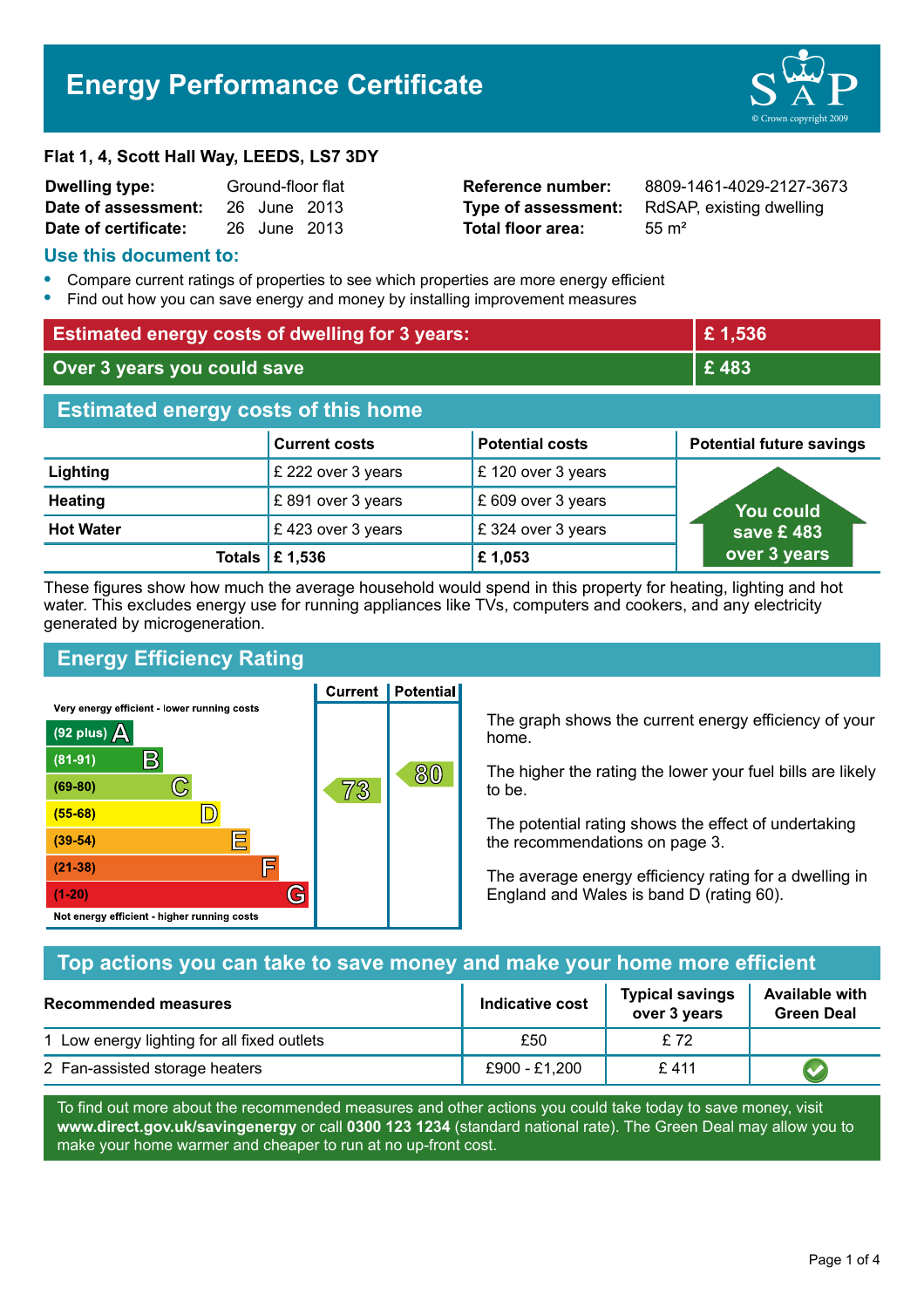## **Summary of this home's energy performance related features**

| <b>Element</b>        | <b>Description</b>                         | <b>Energy Efficiency</b> |
|-----------------------|--------------------------------------------|--------------------------|
| Walls                 | Cavity wall, as built, insulated (assumed) | ★★★★☆                    |
| Roof                  | (another dwelling above)                   |                          |
| Floor                 | Solid, insulated (assumed)                 |                          |
| Windows               | Fully double glazed                        | ★★★★☆                    |
| Main heating          | Room heaters, electric                     | ★★☆☆☆                    |
| Main heating controls | Programmer and appliance thermostats       | ★★★★☆                    |
| Secondary heating     | None                                       |                          |
| Hot water             | Electric immersion, off-peak               | ★★★☆☆                    |
| Lighting              | No low energy lighting                     | *****                    |

Current primary energy use per square metre of floor area: 259 kWh/m² per year

The assessment does not take into consideration the physical condition of any element. 'Assumed' means that the insulation could not be inspected and an assumption has been made in the methodology based on age and type of construction.

#### **Low and zero carbon energy sources**

Low and zero carbon energy sources are sources of energy that release either very little or no carbon dioxide into the atmosphere when they are used. Installing these sources may help reduce energy bills as well as cutting carbon. There are none provided for this home.

## **Opportunity to benefit from a Green Deal on this property**

The Green Deal may enable owners and occupiers to make improvements to their property to make it more energy efficient. Under a Green Deal, the cost of the improvements is repaid over time via a credit agreement. Repayments are made through a charge added to the electricity bill for the property. To see which improvements are recommended for this property, please turn to page 3. You can choose which improvements you want to install and ask for a quote from an authorised Green Deal provider. They will organise installation by an authorised Green Deal installer. If you move home, the responsibility for paying the Green Deal charge under the credit agreement passes to the new electricity bill payer.

For householders in receipt of income-related benefits, additional help may be available.

To find out more, visit **www.direct.gov.uk/savingenergy** or call **0300 123 1234**.

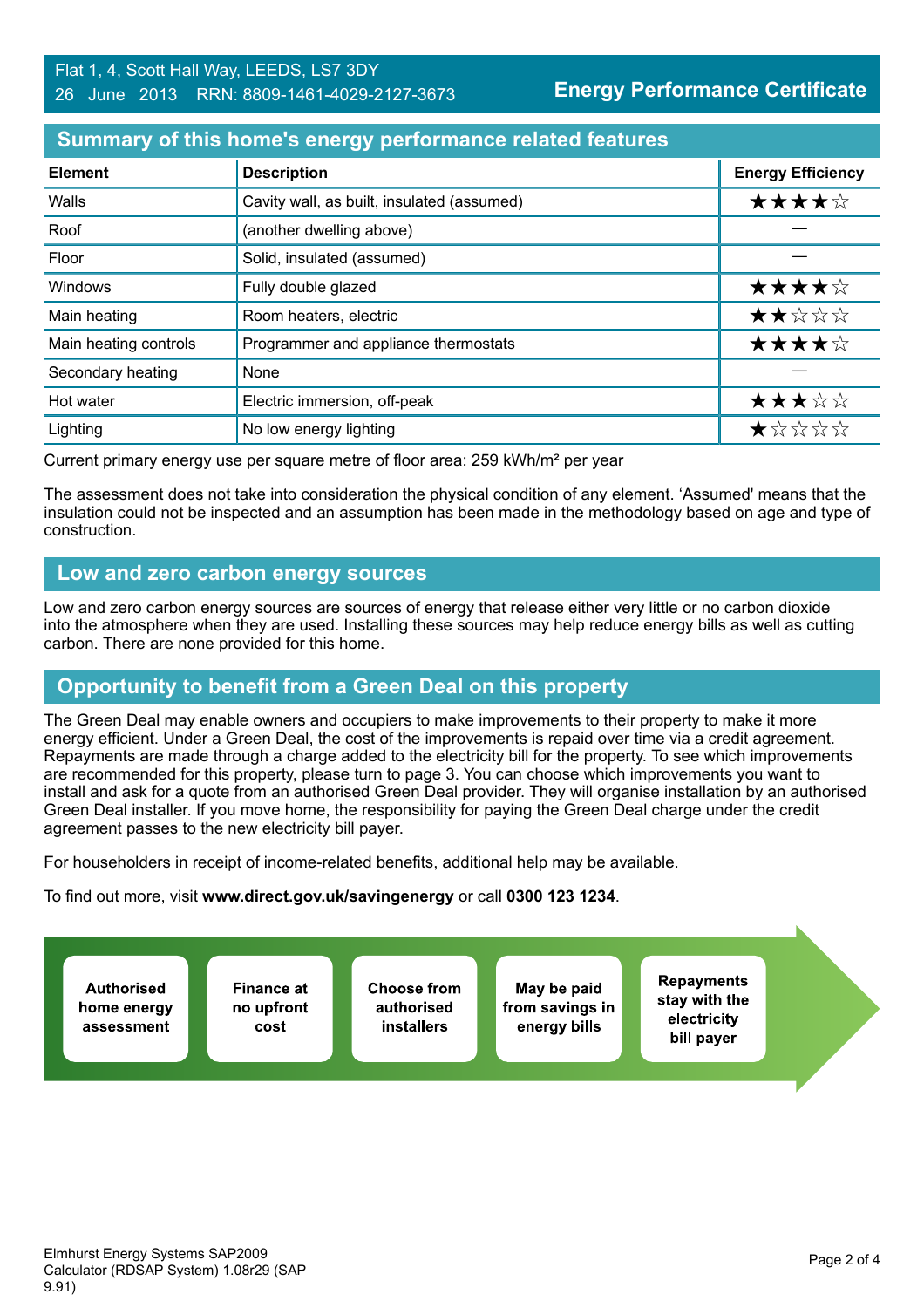#### Flat 1, 4, Scott Hall Way, LEEDS, LS7 3DY 26 June 2013 RRN: 8809-1461-4029-2127-3673

## **Recommendations**

The measures below will improve the energy performance of your dwelling. The performance ratings after improvements listed below are cumulative; that is, they assume the improvements have been installed in the order that they appear in the table. Further information about the recommended measures and other simple actions you could take today to save money is available at **www.direct.gov.uk/savingenergy**. Before installing measures, you should make sure you have secured the appropriate permissions, where necessary. Such permissions might include permission from your landlord (if you are a tenant) or approval under Building Regulations for certain types of work.

Measures with a green tick are likely to be fully financed through the Green Deal since the cost of the measures should be covered by the energy they save. Additional support may be available for homes where solid wall insulation is recommended. If you want to take up measures with an orange tick  $\bullet$ , be aware you may need to contribute some payment up-front.

| <b>Recommended measures</b>               | <b>Indicative cost</b> | <b>Typical savings</b><br>per year | <b>Rating after</b><br>improvement | <b>Green Deal</b><br>finance |
|-------------------------------------------|------------------------|------------------------------------|------------------------------------|------------------------------|
| Low energy lighting for all fixed outlets | £50                    | £24                                | C74                                |                              |
| Fan-assisted storage heaters              | £900 - £1,200          | £137                               | <b>C80</b>                         |                              |

## **Alternative measures**

There are alternative measures below which you could also consider for your home.

- **•** Biomass boiler (Exempted Appliance if in Smoke Control Area)
- **•** Air or ground source heat pump
- **•** Micro CHP

## **Choosing the right package**

Visit **www.epcadviser.direct.gov.uk**, our online tool which uses information from this EPC to show you how to save money on your fuel bills. You can use this tool to personalise your Green Deal package. Public services all in one place of the plant of the place of the place of the place of the place of the place of the place of the place of the place of the place of the place of the pl

| <b>Green Deal package</b>          | <b>Typical annual savings</b> |
|------------------------------------|-------------------------------|
| Fan assisted storage heaters       | Total savings of £129         |
| Electricity/gas/other fuel savings | £129/£0/£0                    |

**Directgov** 

You could finance this package of measures under the Green Deal. It could **save you £129 a year** in energy costs, based on typical energy use. Some or all of this saving would be recouped through the charge on your bill.